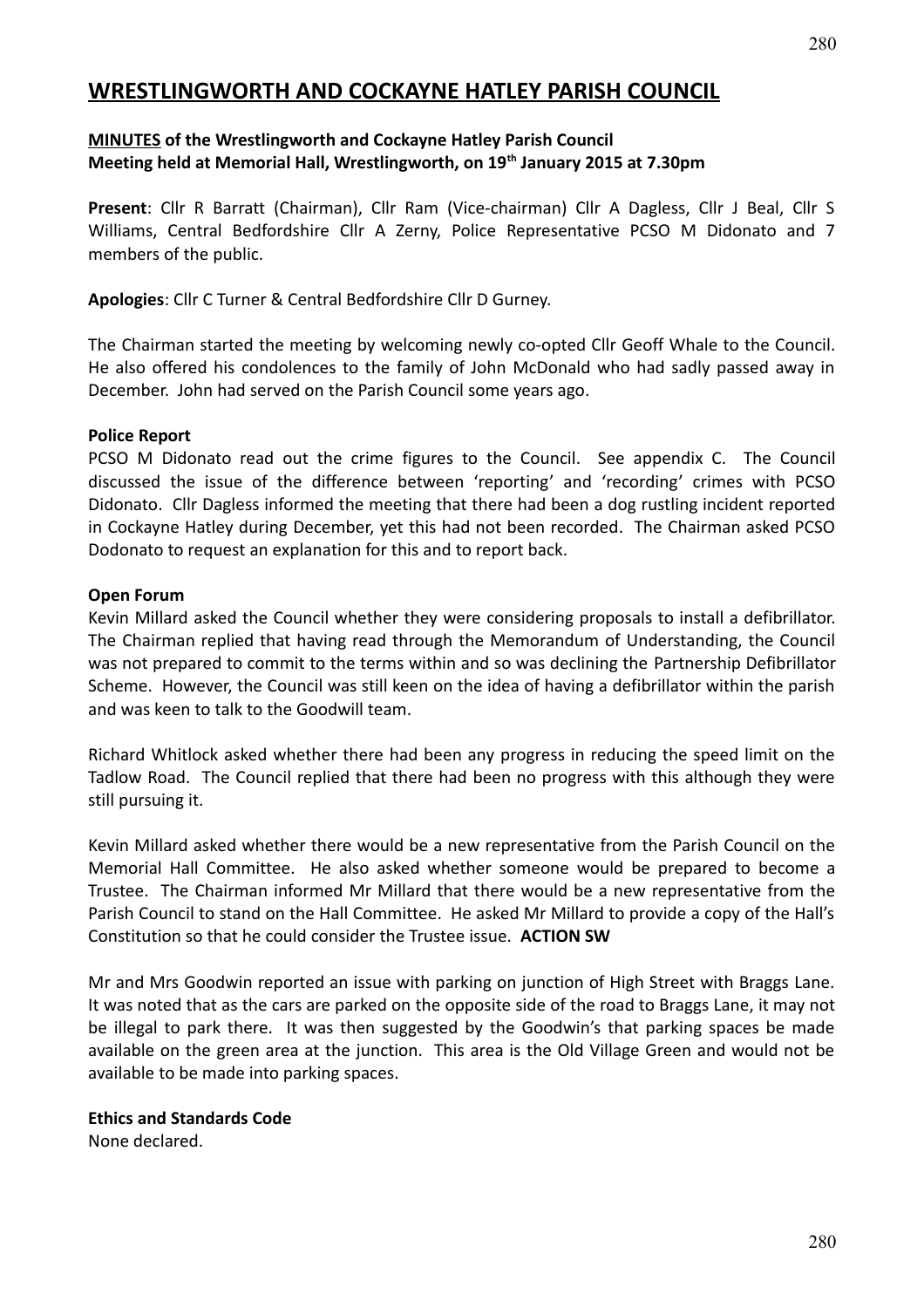### **Minutes of Previous Meeting**

The minutes of the Parish Council meeting held on 17th November 2014**,** having been previously circulated, were taken as read and signed as a true and accurate record.

### **Matters arising & Chairman's report**

Chairman's Report for 19th January Parish Council Meeting

During the last two months I have,

Produced a 'Parish Council Update' for inclusion in the Village Link

Reviewed the Memorandum of Understanding issued by Central Beds (CBC) following our request to be considered for defibrillators in Wrestlingworth and Cockayne Hatley and then advised CBC that I was not prepared to commit to all the conditions without considerable review into the practicalities of the project. As a result I have had an initial conversation with Kevin Millard in his Good Will Fund capacity about progressing the installation as a joint initiative.

Contacted the Chair of Eyeworth Parish Council to ascertain the cost of installing their bus shelter Investigated concern raised over the Parish Council review of a specific planning application and responded to the complaint that I did not consider the process had been compromised

Meet with the Head and Chair of Governors of the Lower School to increase understanding of the challenges faced by the school and how the Parish Council might help support the school. Agreed to maintain a more regular dialogue going forward.

Followed up with CBC regarding the Allotment application but my email has gone unanswered. Installed a small fence next to one of the culvert bridges following report from resident of risk that children could fall into the brook.

Meet with a resident regarding concern raised over potential damage being caused by close proximity of a tree to dwelling and wrote to CBC Tree Officer on their behalf.

Followed up with Neil Hollis of Amey regarding the date for commencing work on remedying the brook erosion in the vicinity of 3 High Street. Response received is that work will be commenced on 16th February.

Followed up with Adam Zerny on the information received from Kevin Millard that CBC are holding '106' funds designated to Wrestlingworth. Details supplied to be investigated further.

Reviewed the Wrestlingworth Flood Risk report issued by the consultants engaged by CBC Reviewed report produced by Councillor Williams regarding Parish Clerk remuneration and submitted proposal to other councillors

Held interview (with other councillors) for the Parish Council vacancy.

Completed the draft Neighbourhood Plan questionnaire and provided comments back to the Steering Group.

Reported Fly Tipping at entrance to Potton Wood to CBC

### **Portfolios**

Highways – Cllr Beal reported that there had been 6 responses to requests regarding reduction in the speed limit at the crossroads in Wrestlingworth. Cllr Beal to draft a letter for the Chairman to send to Central Bedfordshire Council regarding this serious issue**. ACTION JB/RB**

Flood Risk – Cllr Barratt told the meeting that he had received an initial report from consultants identifying flood risks to the parish. It gave various scenarios and made suggestions which included upgrading culverts, installing bund walls to hold back water. The next step would be for each Councillor to read it and then a reply could be drafted at the next meeting in March.

Brook Maintenance – Cllr Barratt said that regular maintenance is required, however knowing who is responsible is often an issue. This needs fully documenting going forward. Maintenance work is understood to be due to start on the brook in the vicinity of 3 High Street during February.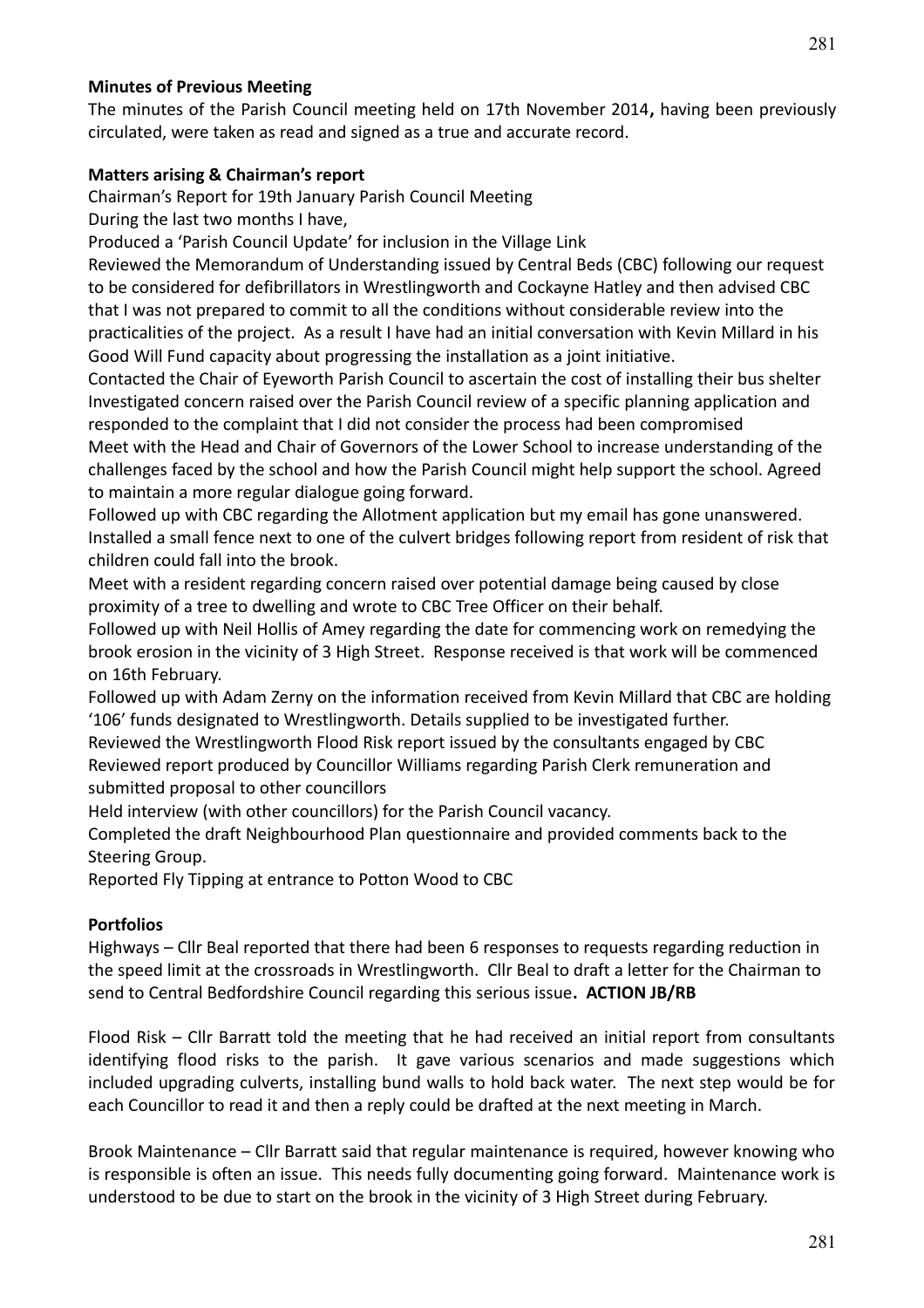New Grass Cutting Contractor – The Clerk informed the Council that she had contacted 4 grass cutting contractors for the new season. The present contractor had promptly replied with a quote, one had declined and she was waiting on the 2 others. In the meantime it was suggested that she contacted Mr Knibbs, a parish resident, to ask if he would be interested in the contract. All agreed that this would be concluded by email before the next Parish Council Meeting to avoid a delay in the start of the contract. **ACTION CD**

Management meeting & Portfolios – Councillors agreed to get together within the next 2 weeks to discuss portfolios. **ACTION ALL**

Speedwatch Team – although volunteers had been requested in the past, there had previously been no uptake. This is to be discussed at the management meeting. Cllr Beal offered to lead this team if volunteers could be found.

### **Clerk's report**

- Forwarded relevant emails to Parish Councillors
- Completed minutes, agenda, budget and financial statement for January's meeting
- Reconcilled bank statement with cheques written
- Updated noticeboard
- Chased up grant for repairs to War Memorial
- Forwarded planning applications to Cllr's Ram and Turner
- Emailed Jim Hawkins copy of parish council minutes for web site
- Attended Neighbourhood Plan Steering Committee meeting
- Met with 5 playground equipment companies at the children's area in Wrestlingworth to discuss installation of new equipment. Seen 2 since to discuss new designs, 2 further meetings this week
- Sent 4 requests to grass cutting contractors requesting quotes for new season
- Contacted Street Lighting maintenance contractor to repair 3 lamps

### **Neighbourhood Development Plan- Steering group report**

Cllr Ram updated the Council on the current position of the Steering Group. He then gave a brief timetable of the Neighbourhood Development Plan

Provisionally (depending on arrangements with Printing Services) the timetable was as follows:

- Final Questionnaires to be agreed upon by end January
- Questionnaires sent to Printers beginning February
- Distribute Questionnaires to households end February
- Collection of Questionnaires middle March

Copies of draft questionnaires to be sent out to all Councillors, Sian Farrier and Adam Zerny for a test-run. The final questionnaires would then be analysed towards the end of March and a meeting would be arranged for middle of April to discuss findings. This meeting was to be a public meeting. A notice will be put in the Village Link for March giving residents a few weeks warning.

Cllr Ram also informed the meeting that a letter had been received from Central Bedfordshire Council regarding a 'Call for sites' looking for potential development sites. It was agreed that the reply should be along the lines that 'As Wrestlingworth & Cockayne Hatley Parish Council are in the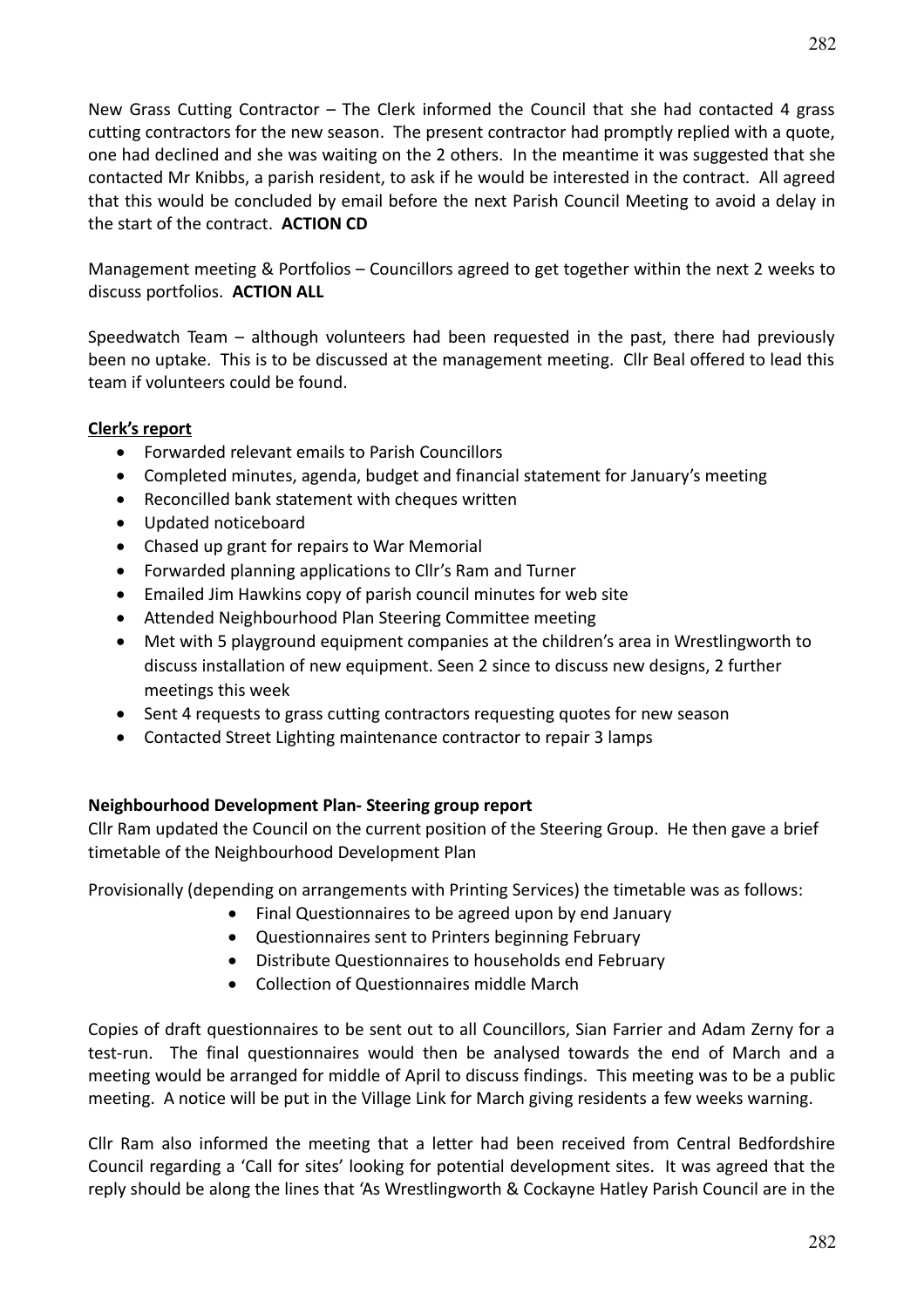initial stages of their Neighbourhood Plan, until results have been received, we are not in a position to make any suggestions at this time'.

### **Planning**

See appendix B

Cllr Ram informed the Council that there had been one planning application regarding trees since the Council last met.

### **Finance**

Payments Approved - See appendix A. A precept for 2015/16 was agreed at a 0% increase. In real terms the Council will receive slightly less than the last precept due to one less household within the parish.

It was agreed that the money set aside for the provision of a defibrillator should now be ringfenced. Cllr Dagless talked through the budget for 2015/16. – see appendix E and Councillors agreed on the figures for 2015/16. He went on to say that although the Council will be carrying forward a substantial surplus into the next financial year, a great deal of this money was allocated to various projects, ie new playground equipment, brook maintenance, defibrillator, War Memorial repairs, allotment lease and Neighbourhood Planning expenses. This should see a balance at the end of financial year 2015/16 of around £27,000.

Cllr Williams agreed to draft a budget for the Neighbourhood Plan ready for the next meeting in March. This could then be used for Government grant applications at the start of April 2015. **ACTION SW**.

Chairman and Clerk agreed to meet to revise the Risk Register before the next meeting. **ACTION RB & CD**.

Cllr Barratt referred to the proposal in regard to the Clerks remuneration circulated to councillors following the review conducted by Cllr Williams. The council agreed the proposal and Cllr Barratt agreed to meet with the Clerk to discuss details and implementation. **ACTION RB**

After a discussion with Central Bedfordshire Councillor Adam Zerny the Chairman agreed to contact Sarah Hughes at Central Bedfordshire Council regarding the 106 funds allocated to the village when Walnut Tree Close was developed. **ACTION RB**

The Council then discussed the application from the Memorial Hall for a grant. It was agreed that although the Council fully supported the work of the Memorial Hall Committee it would not commit to a regular annual non-specific grant at this time. This was due to the reserves of the Memorial Hall but also refused as the money requested was not going towards a specific project.

The Council then discussed the application from the PTA for a grant. It was agreed that it would not commit to the grant request at this time as the money requested was not going towards a project with supporting budget and business plan. The Parish Council needs to see that the project in question is viable before giving grant money.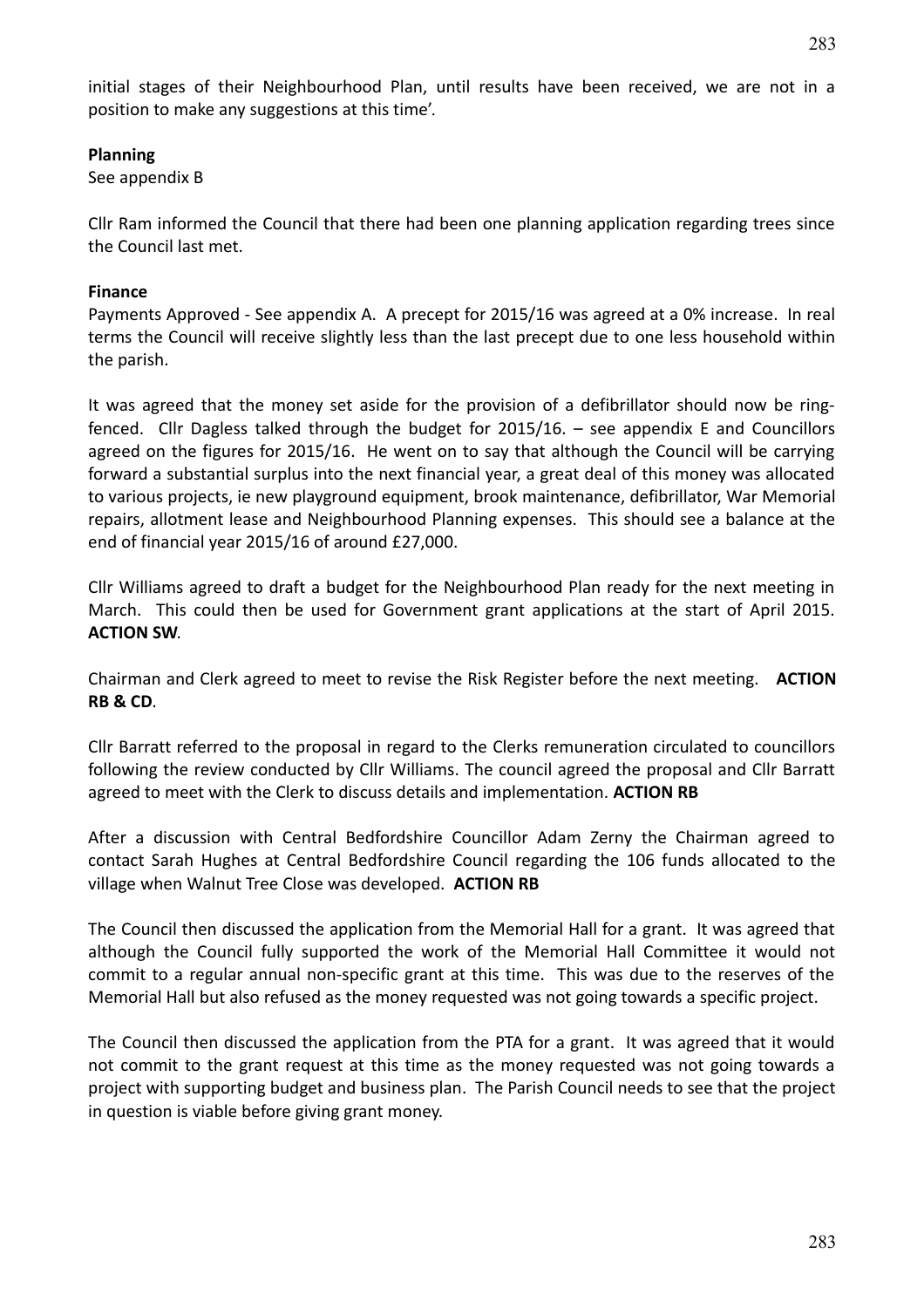#### **Equality Issues**

No issues to report

### **Correspondence**

Magazines and journals passed on to Councillors. A discussion about signage at Victoria Close and The Knolls then took place, however, Cllr Zerny informed the Council that the issue had since been resolved.

### **Parish Facilities**

Clerk asked to contact Terry Seymour to fix broken light at Millennium Garden**. ACTION CD**

**Parish Tidy Up Day –** Cllr Barratt declared an interest as Chairman of the Parish Walking and Wildlife Group. He went on to say that the designated day for the tidy up would be either  $7<sup>th</sup>$  or 13<sup>th</sup> March. The Council then agreed to fund the 2 skips required for the event. At approx. £350.

#### **Parish Website**

Jim Hawkins had attended the meeting earlier and taken photographs of Councillors present for the Parish Website. Cllr Barratt asked for a paragraph from each Councillor to be used as their profile.

Date of the next meeting **- Monday 16th March 2015 at 7.30pm.** There being no further business, the meeting closed at 9.15pm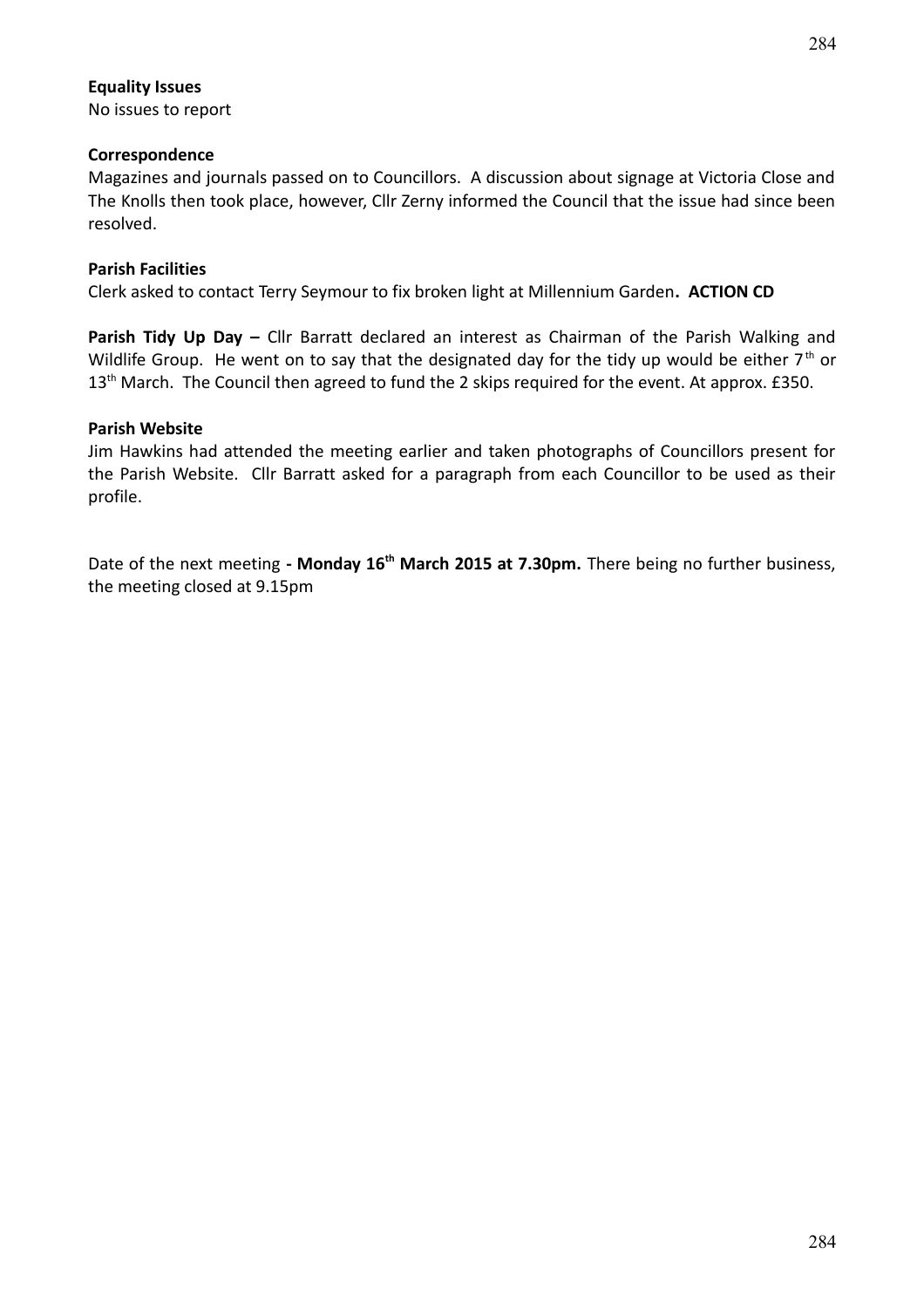### **Financial Report – January 2015**

The following accounts are to be paid and I need to request the council's endorsement.

| December &<br>January | E-on D/Debit                                                                          | 170.99 |
|-----------------------|---------------------------------------------------------------------------------------|--------|
| December &<br>January | Clerks Salary D/Debit                                                                 | 382.64 |
| December &<br>January | Clerks expenses                                                                       | 30.93  |
| December &<br>January | C Dear - Salary Neighbourhood Plan Minute<br>taking 14 January 2015 (3 hours @ £8.83) | 26.49  |
| December              | Terry Seymour - lighting maintenance                                                  | 64.50  |
| November              | Hall Hire                                                                             | 23.00  |

Attached is a copy of the budget from Cllr Dagless for discussion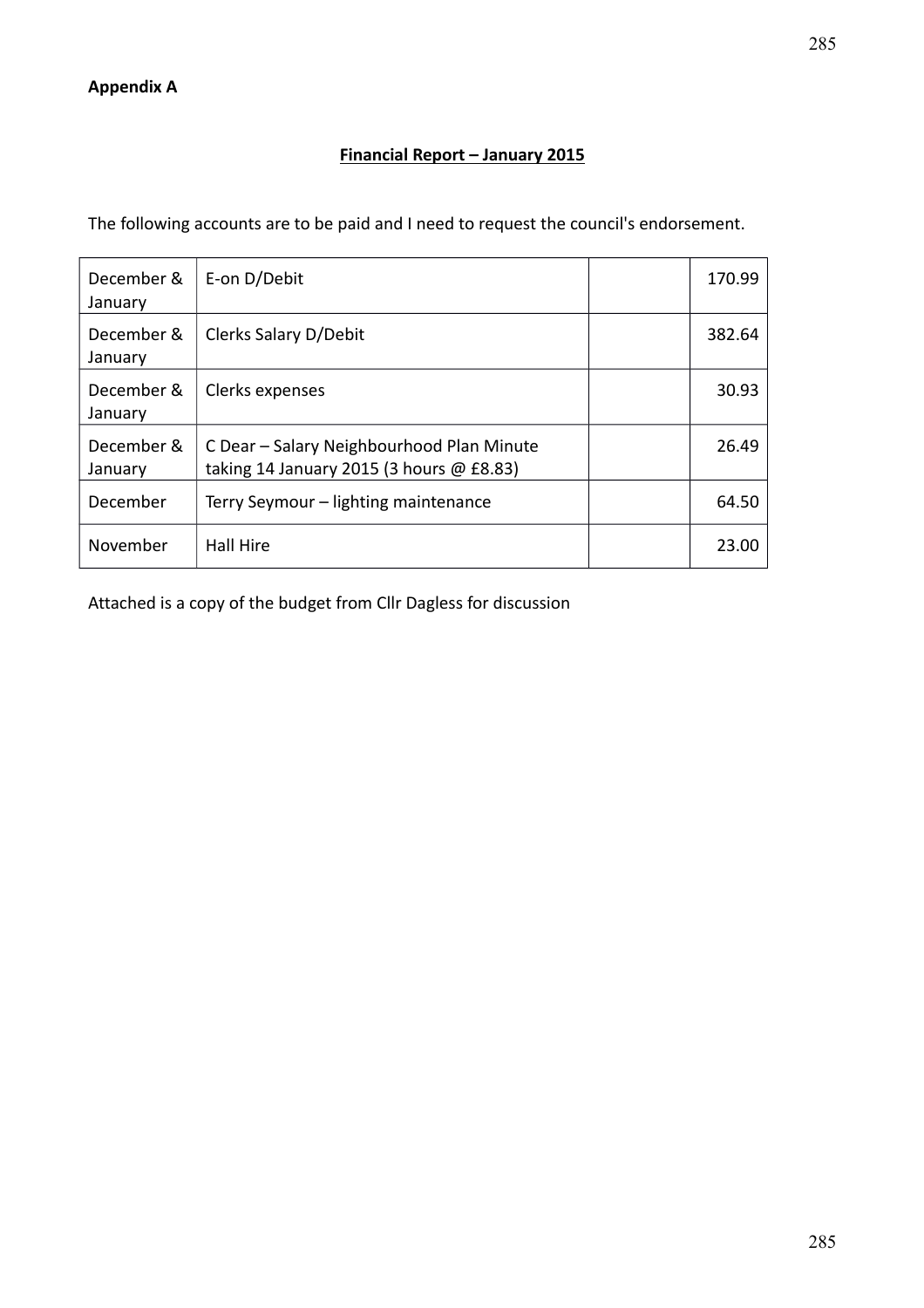# **Appendix B**

|         | <b>Wrestlingworth and Cockayne Hatley Parish Council</b> |              | <b>Planning Applications 2014-2015</b>                                                                                                    |                                      |                               |
|---------|----------------------------------------------------------|--------------|-------------------------------------------------------------------------------------------------------------------------------------------|--------------------------------------|-------------------------------|
| File no | CBC No                                                   | <b>TYPE</b>  | Application                                                                                                                               | Response date                        | Decision<br>W &CHPC           |
| 404     | CB/13/00022                                              | <b>FULL</b>  | Two Storey side extension Amber Lodge,<br>Wrestlingworth                                                                                  |                                      | Approved                      |
| 405     | CB/13/00776                                              | <b>FULL</b>  | Two Storey side extension                                                                                                                 |                                      | Approved                      |
| 406     | CB/TCA/13/00065                                          | <b>TCA</b>   | Fell one corkscrew willow $@$ 1 Church Lane,<br>Wrestlingworth                                                                            |                                      | Approved                      |
| 407     | CB/13/00864                                              | <b>FULL</b>  |                                                                                                                                           |                                      | Approved                      |
|         |                                                          |              | Change of use of land to a menege 39m x 20m<br>Church Farm Wrestlingworth                                                                 |                                      |                               |
| 408     | CB/13/01609                                              | ${\rm FULL}$ | Erection of garden room at Home Farm,<br>Cockayne Hatley                                                                                  |                                      | Approved                      |
| 409     | CB/13/02820                                              | <b>FULL</b>  | Constract Side extension to 17 Braggs Lane                                                                                                |                                      | Approved                      |
| 410     | CB/13/02718                                              | <b>FULL</b>  | Ground floor extension 120 High Street,<br>Wrestlingworth                                                                                 |                                      | Approved                      |
| 411     | CB/13/00395                                              | <b>TCA</b>   | Pollard Ash trees and remove conifers from 3<br>Church Lane                                                                               |                                      | Approved                      |
| 412     | CB/13/03262/4                                            | <b>FULL</b>  | Conversion of existing barns and construction of<br>7 new dwellings at Home Farm.                                                         |                                      | Approved witl<br>reservations |
| 413     | CB/13/03621                                              | <b>FULL</b>  | 1 <sup>st</sup> floor rear extension and change of use to a self<br>contained flat                                                        |                                      | opposed                       |
| 414     | CB/14/00399                                              | <b>FULL</b>  | Change to outbuilding from gym at Amber Lodge                                                                                             | 03 March<br>2014<br>03 March         | Approved                      |
| 415     | CB/14/00388                                              | ${\rm FULL}$ | 18 Braggs Lane. Balcony to rear<br>Molehill Farmhouse. Change of use from                                                                 | 2014<br>13 March                     | Approved                      |
| 416     | CB/14/00409                                              | <b>FULL</b>  | residential to C1 business use for bed and<br>breakfast.<br>66, High Street. Single story extension, front side                           | 2014 (09 April<br>2014?)<br>27 March | Approved                      |
| 417     | CB/14/00605                                              | <b>FULL</b>  | and rear                                                                                                                                  | 2014<br>24 March                     | Approved<br>Approved witl     |
| 418     | CB/14/00620                                              | LB           | Home Farm, 2 High Street                                                                                                                  | 2014                                 | reservations                  |
| 419     | CB/14/00803                                              | <b>FULL</b>  | 35, High Street. 2 storey side extension with new<br>roof. Demolish and rebuild garage.<br>87, High Street. Prune overhanging branches of | 01 April 2014                        | Approved                      |
| 420     | CB/14/00087                                              | <b>TPO</b>   | Ash tree.                                                                                                                                 | 16 April 2014 Approved               |                               |
| 421     | CB/14/01119                                              | ${\rm FULL}$ | The Bees House, SG19 3HJ. Erect detached 6 car<br>garage with first floor.                                                                | 15 May 2014                          | Approved                      |
| 422     | CB/14/00128                                              | <b>TPO</b>   | Pruning of Walnut tree at 07 Slade                                                                                                        | 06 June 2014<br>12 August            | Approved                      |
| 423     | CB/!4/02714                                              | LB           | Home farm development. Application 3                                                                                                      | 2014                                 | Approved                      |
| 424     | CB/14/00221                                              | <b>TPO</b>   | Pruning of yew tree at 09, Butchers Lane                                                                                                  | 18 July 2014<br>12 August            | Approved                      |
| 425     | CB/14/00248                                              | <b>TCA</b>   | Trimming of Lime trees at St Peter's Church                                                                                               | 2014                                 | Approved                      |
| 426     | CB/14/02036                                              | ${\rm FULL}$ | Church Farm. Replace existing barn                                                                                                        | 20 August<br>2014                    | Approved                      |
| 427     | CB/14/00252                                              | <b>TPO</b>   | 45, High Street, Wrestlingworth. Prune Walnut<br>tree in rear garden<br>16, Village Road, Cockayne Hatley. Single Storey                  | 08 September<br>2014                 | Approved                      |
| 428     | CB/14/03290                                              | ${\rm FULL}$ | rear and side extension.                                                                                                                  | 24 September<br>2014                 |                               |
| 429     |                                                          |              | Home Farm Wrestlingworth. Appeal on<br>application 2                                                                                      |                                      | Withdrawn                     |
| 430     | CB/14/04222                                              | <b>FULL</b>  | 5, The Slade, Wrestlingworth. Single/two<br>story extension                                                                               | 02 December<br>2014                  | Approved                      |
|         |                                                          |              |                                                                                                                                           | 25 December                          |                               |
| 431     | CB/14/00474                                              | <b>TCA</b>   | 47, High Street, Wrestlingworth. Tree pruning                                                                                             | 2014                                 | Approved                      |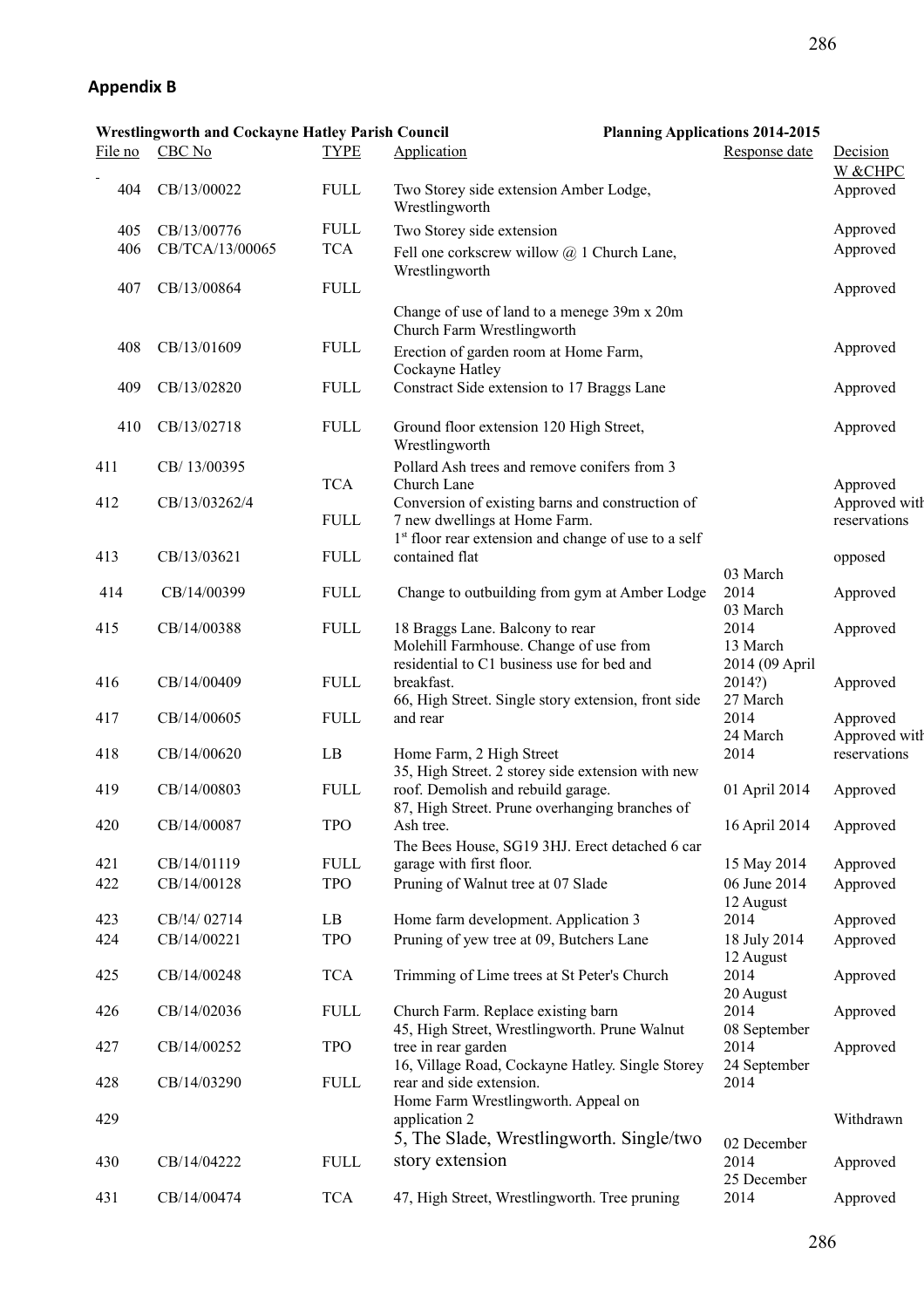### **Appendix C**

### **Wrestlingworth and Cockayne & Hatley Parish council meeting – 19/01/2015**

I have enclosed the crime figures for this evenings meeting that cover from the last council meeting date that took place on 17th November 2014.

The following crimes have been reported for Wrestlingworth:-

- **08/01/2015 Theft from motor vehicle in The High Street Wrestlingworth** Unknown offenders have entered a driveway and smashed the front passenger window. An untidy search has been conducted and various items have been removed and taken. Offenders made off in an unknown direction.
- **12/12/2014 Theft in The High Street Wrestlingworth** Unknown offenders have entered a garden and removed items. Offenders have made off in an unknown direction.

### **There have been no crimes recorded for Cockayne & Hatley.**

### **Other information**

On the 17/12/2014 I letter dropped houses in:

- Braggs Lane
- Chapel Close
- Alexander Road
- The Knowls
- Victoria Close
- The slade

The leaflets were crime prevention advice especially with the lead up to Christmas. From 12:45 to 14:00hours we parked up in the mobile police station at the Village Hall Carpark. We spoke will 6 people and gave them leaflets. We gave 6 op cap kits for vehicle number plates to parents.

### **The chart below shows the crime figures in Wrestlingworth and Cockayne & Hatley compared to the same time last year**

|                                         | <b>Recorded Crime</b> |                                              |                   |
|-----------------------------------------|-----------------------|----------------------------------------------|-------------------|
| <b>Crime Type</b>                       | to                    | 17/11/13 17/11/14<br>tο<br>19/01/14 19/01/15 | $O/p_0$<br>Change |
| Violence without Injury                 | 0                     | 0                                            | n/a               |
| <b>Burglary Dwelling</b>                | 0                     | 0                                            | n/a               |
| Burglary - Non Dwelling                 | 0                     | 0                                            | n/a               |
| Vehicle Offences                        | ٥                     | 1                                            | n/a               |
| Other Theft                             | ٥                     | 1                                            | n/a               |
| Miscellaneous Crimes Against<br>Society | ٥                     | 0                                            | n/a               |
| Total                                   | ٥                     | 2                                            | n/a               |

#### **The charts below shows the crime figures in Wrestlingworth and Cockayne & Hatley in comparison over the past five years; and for each offence.**

| <b>Financial Year</b>             |   |  |  |  |  |  | Apr May Jun Jul Aug Sep Oct Nov Dec Jan Feb Mar Total Avg |      |
|-----------------------------------|---|--|--|--|--|--|-----------------------------------------------------------|------|
| Current Financial Year: 2014/2015 | 6 |  |  |  |  |  |                                                           | 1.44 |
| Financial Year: 2013/2014         |   |  |  |  |  |  | 11                                                        | 0.92 |
| Financial Year: 2012/2013         |   |  |  |  |  |  |                                                           | 0.92 |
| Financial Year: 2011/2012         |   |  |  |  |  |  | 30                                                        | 2.50 |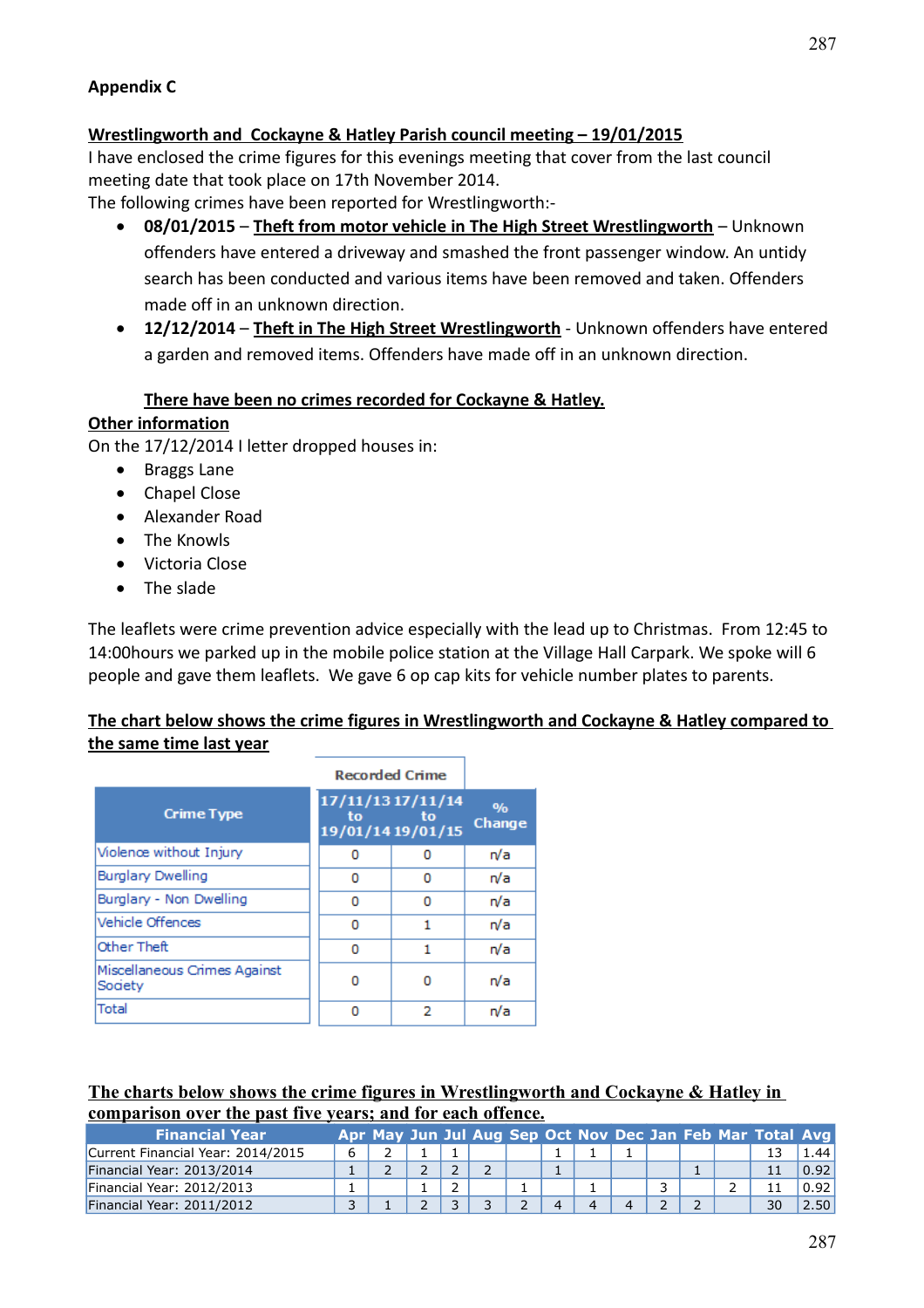| Financial Year: 2010/2011 | ∸ |  |  |  |   |  |    | 1.42         |
|---------------------------|---|--|--|--|---|--|----|--------------|
| Financial Year: 2009/2010 | ر |  |  |  |   |  | 24 | 2.00         |
| Financial Year: 2008/2009 | ∸ |  |  |  |   |  |    | 1.25         |
| Financial Year: 2007/2008 | ∸ |  |  |  | っ |  | 23 | 1.92         |
| Financial Year: 2006/2007 | ∸ |  |  |  | ∍ |  | 14 | 1.17         |
| Financial Year: 2005/2006 |   |  |  |  |   |  | 18 | $\ldots$ 50' |

# **Domestic Burglary**

| <b>Financial Year</b>             |   |   |  |   |   |  |  | Apr May Jun Jul Aug Sep Oct Nov Dec Jan Feb Mar Total Avg |      |
|-----------------------------------|---|---|--|---|---|--|--|-----------------------------------------------------------|------|
| Current Financial Year: 2014/2015 |   |   |  |   |   |  |  |                                                           | 0.22 |
| Financial Year: 2013/2014         | 1 |   |  |   |   |  |  | $\overline{2}$                                            | 0.17 |
| Financial Year: 2012/2013         |   |   |  |   |   |  |  |                                                           |      |
| Financial Year: 2011/2012         | Ŧ |   |  | 2 |   |  |  | 6                                                         | 0.50 |
| Financial Year: 2010/2011         |   | っ |  |   |   |  |  | 5                                                         | 0.42 |
| Financial Year: 2009/2010         |   |   |  |   | 3 |  |  | 5                                                         | 0.42 |
| Financial Year: 2008/2009         |   |   |  |   |   |  |  | フ                                                         | 0.17 |
| Financial Year: 2007/2008         |   |   |  |   |   |  |  |                                                           | 0.08 |
| Financial Year: 2006/2007         |   |   |  |   |   |  |  |                                                           |      |
| Financial Year: 2005/2006         |   |   |  |   |   |  |  | 3                                                         | 0.25 |

### **Burglary other**

| <b>Financial Year</b>             |   |               |               |               |  |  |  | Apr May Jun Jul Aug Sep Oct Nov Dec Jan Feb Mar Total Avg |      |
|-----------------------------------|---|---------------|---------------|---------------|--|--|--|-----------------------------------------------------------|------|
| Current Financial Year: 2014/2015 | 2 |               |               |               |  |  |  | 4                                                         | 0.44 |
| Financial Year: 2013/2014         |   |               |               |               |  |  |  |                                                           |      |
| Financial Year: 2012/2013         |   |               |               |               |  |  |  |                                                           | 0.08 |
| Financial Year: 2011/2012         |   |               |               |               |  |  |  |                                                           | 0.25 |
| Financial Year: 2010/2011         |   |               |               |               |  |  |  |                                                           | 0.08 |
| Financial Year: 2009/2010         |   |               |               |               |  |  |  |                                                           | 0.17 |
| Financial Year: 2008/2009         |   | $\mathcal{P}$ |               | $\mathcal{P}$ |  |  |  | 8                                                         | 0.67 |
| Financial Year: 2007/2008         |   | ∍             |               | 2             |  |  |  | 5                                                         | 0.42 |
| Financial Year: 2006/2007         |   |               |               |               |  |  |  |                                                           | 0.17 |
| Financial Year: 2005/2006         |   |               | $\mathcal{D}$ |               |  |  |  | 5                                                         | 0.42 |

### **Vehicle crime**

| <b>Financial Year</b>             |   |  |  |  |   |  | Apr May Jun Jul Aug Sep Oct Nov Dec Jan Feb Mar Total Avg |      |
|-----------------------------------|---|--|--|--|---|--|-----------------------------------------------------------|------|
| Current Financial Year: 2014/2015 | 2 |  |  |  |   |  | 4                                                         | 0.44 |
| Financial Year: 2013/2014         |   |  |  |  |   |  | 3                                                         | 0.25 |
| Financial Year: 2012/2013         |   |  |  |  |   |  |                                                           |      |
| Financial Year: 2011/2012         |   |  |  |  |   |  | 3                                                         | 0.25 |
| Financial Year: 2010/2011         |   |  |  |  |   |  | ∍                                                         | 0.17 |
| Financial Year: 2009/2010         | 1 |  |  |  |   |  | 5                                                         | 0.42 |
| Financial Year: 2008/2009         |   |  |  |  |   |  | 2                                                         | 0.17 |
| Financial Year: 2007/2008         |   |  |  |  |   |  |                                                           | 0.08 |
| Financial Year: 2006/2007         | 2 |  |  |  |   |  | 5                                                         | 0.42 |
| Financial Year: 2005/2006         |   |  |  |  | っ |  | 6                                                         | 0.50 |

### **Theft other**

| <b>Financial Year</b>             |   |  |               |                |  |   |   | Apr May Jun Jul Aug Sep Oct Nov Dec Jan Feb Mar Total Avg |      |
|-----------------------------------|---|--|---------------|----------------|--|---|---|-----------------------------------------------------------|------|
| Current Financial Year: 2014/2015 |   |  |               |                |  |   |   |                                                           | 0.22 |
| Financial Year: 2013/2014         | フ |  |               |                |  |   |   |                                                           | 0.17 |
| Financial Year: 2012/2013         |   |  |               |                |  |   |   | 3                                                         | 0.25 |
| Financial Year: 2011/2012         |   |  |               |                |  |   |   | 5                                                         | 0.42 |
| Financial Year: 2010/2011         |   |  |               |                |  |   |   | 5                                                         | 0.42 |
| Financial Year: 2009/2010         |   |  |               |                |  | 3 |   | 6                                                         | 0.50 |
| Financial Year: 2008/2009         |   |  |               |                |  |   |   |                                                           | 0.08 |
| Financial Year: 2007/2008         |   |  | $\mathcal{P}$ | $\overline{2}$ |  |   |   | 8                                                         | 0.67 |
| Financial Year: 2006/2007         |   |  |               |                |  |   | 2 | 3                                                         | 0.25 |
| Financial Year: 2005/2006         |   |  |               |                |  |   |   |                                                           | 0.17 |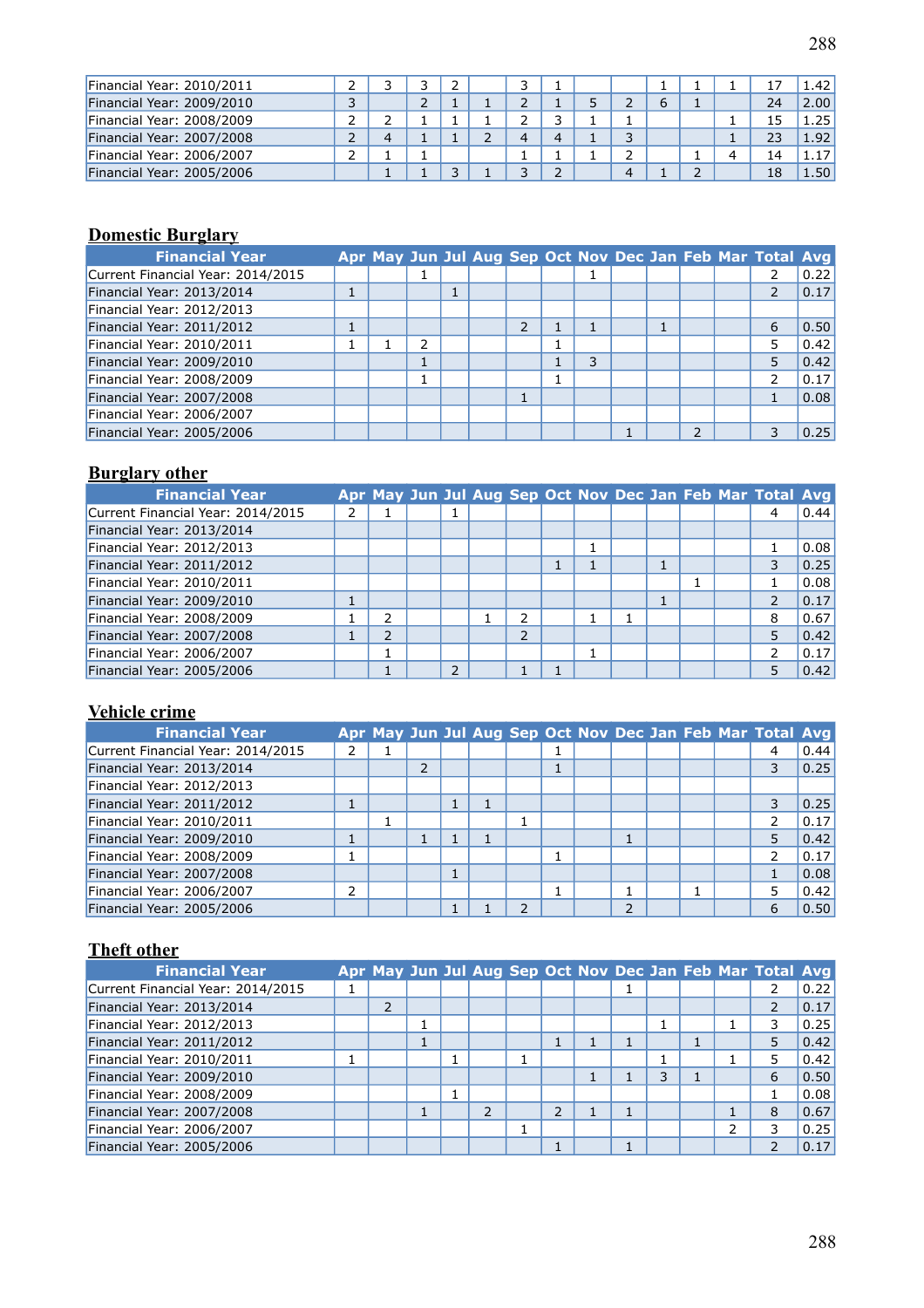### **Criminal damage**

| <b>Financial Year</b>             |                          |  |   |    |  |                |  | Apr May Jun Jul Aug Sep Oct Nov Dec Jan Feb Mar Total Avg |      |
|-----------------------------------|--------------------------|--|---|----|--|----------------|--|-----------------------------------------------------------|------|
| Current Financial Year: 2014/2015 |                          |  |   |    |  |                |  |                                                           |      |
| Financial Year: 2013/2014         |                          |  | 2 |    |  |                |  |                                                           | 0.17 |
| Financial Year: 2012/2013         |                          |  |   |    |  |                |  | 5                                                         | 0.42 |
| Financial Year: 2011/2012         |                          |  |   |    |  |                |  | 9                                                         | 0.75 |
| Financial Year: 2010/2011         |                          |  |   |    |  |                |  |                                                           | 0.08 |
| Financial Year: 2009/2010         |                          |  |   | C. |  | $\overline{2}$ |  | 6                                                         | 0.50 |
| Financial Year: 2008/2009         |                          |  |   |    |  |                |  |                                                           |      |
| Financial Year: 2007/2008         | $\overline{\phantom{a}}$ |  |   |    |  |                |  | 5                                                         | 0.42 |
| Financial Year: 2006/2007         |                          |  |   |    |  |                |  | 2                                                         | 0.17 |
| Financial Year: 2005/2006         |                          |  |   |    |  |                |  |                                                           | 0.08 |

### **Theft of motor vehicle**

| <b>Financial Year</b>             |  |  |  |  |  |  | Apr May Jun Jul Aug Sep Oct Nov Dec Jan Feb Mar Total Avg |      |
|-----------------------------------|--|--|--|--|--|--|-----------------------------------------------------------|------|
| Current Financial Year: 2014/2015 |  |  |  |  |  |  |                                                           | 0.11 |
| Financial Year: 2013/2014         |  |  |  |  |  |  |                                                           |      |
| Financial Year: 2012/2013         |  |  |  |  |  |  |                                                           |      |
| Financial Year: 2011/2012         |  |  |  |  |  |  |                                                           | 0.08 |
| Financial Year: 2010/2011         |  |  |  |  |  |  |                                                           |      |
| Financial Year: 2009/2010         |  |  |  |  |  |  |                                                           | 0.08 |
| Financial Year: 2008/2009         |  |  |  |  |  |  |                                                           | 0.08 |
| Financial Year: 2007/2008         |  |  |  |  |  |  |                                                           |      |
| Financial Year: 2006/2007         |  |  |  |  |  |  |                                                           | 0.17 |
| Financial Year: 2005/2006         |  |  |  |  |  |  |                                                           | 0.08 |

### **Theft from motor vehicle**

| <b>Financial Year</b>             |   |  |  |  |    |  | Apr May Jun Jul Aug Sep Oct Nov Dec Jan Feb Mar Total Avg |      |
|-----------------------------------|---|--|--|--|----|--|-----------------------------------------------------------|------|
| Current Financial Year: 2014/2015 |   |  |  |  |    |  |                                                           | 0.33 |
| Financial Year: 2013/2014         |   |  |  |  |    |  | 3                                                         | 0.25 |
| Financial Year: 2012/2013         |   |  |  |  |    |  |                                                           |      |
| Financial Year: 2011/2012         |   |  |  |  |    |  | C                                                         | 0.17 |
| Financial Year: 2010/2011         |   |  |  |  |    |  |                                                           | 0.17 |
| Financial Year: 2009/2010         |   |  |  |  |    |  | 4                                                         | 0.33 |
| Financial Year: 2008/2009         |   |  |  |  |    |  |                                                           | 0.08 |
| Financial Year: 2007/2008         |   |  |  |  |    |  |                                                           | 0.08 |
| Financial Year: 2006/2007         | 2 |  |  |  |    |  | 3                                                         | 0.25 |
| Financial Year: 2005/2006         |   |  |  |  | J. |  | 5                                                         | 0.42 |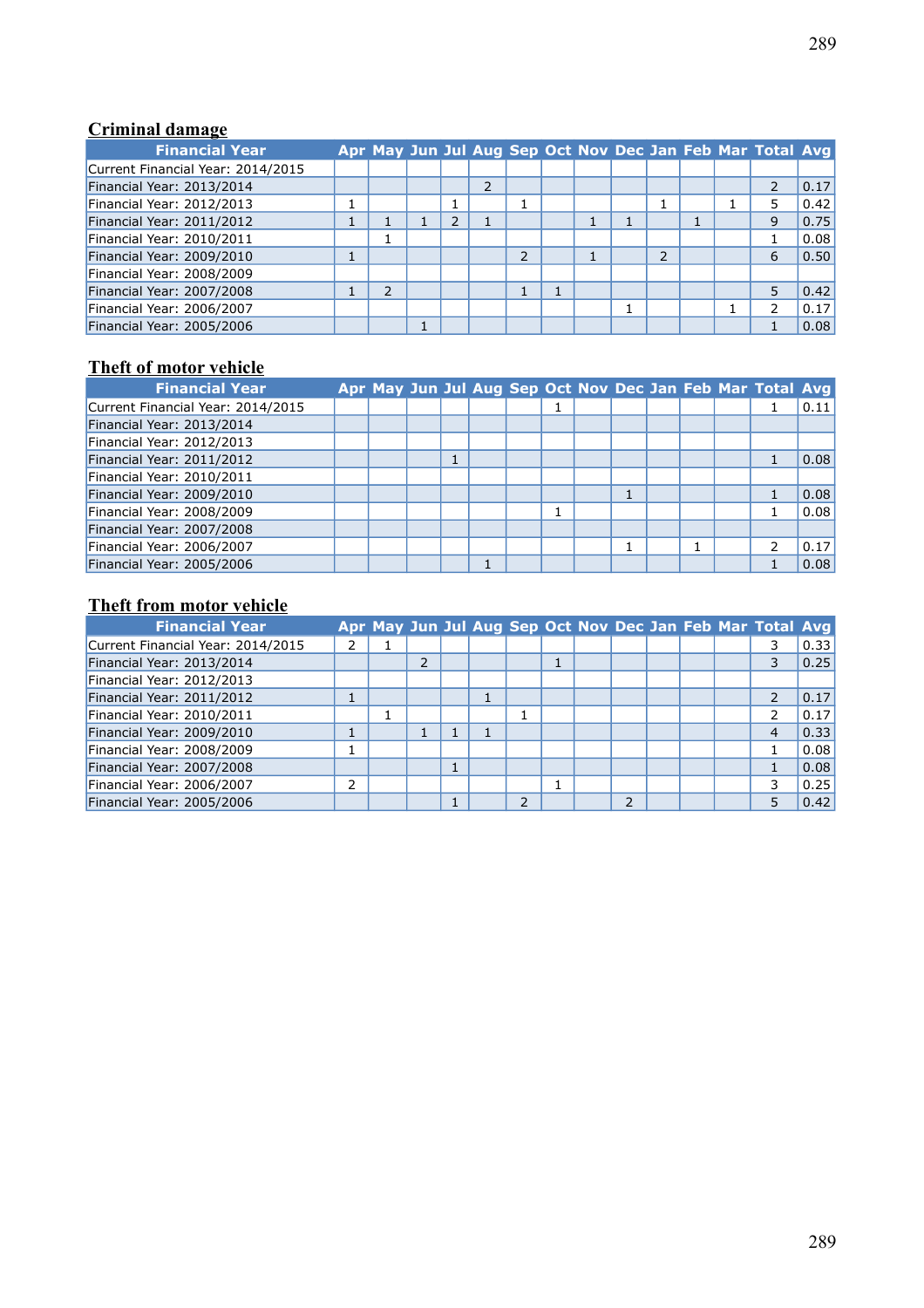# **FINANCIAL STATEMENT AT 31 DECEMBER 2014**

|                                   | 2014/15      |                 |                              | 2013/14       | 2012/13       |  |
|-----------------------------------|--------------|-----------------|------------------------------|---------------|---------------|--|
|                                   | Year to date | <b>Variance</b> | Provisional<br><b>Budget</b> | <b>Actual</b> | <b>Actual</b> |  |
| <b>Income</b>                     |              |                 |                              |               |               |  |
| Precept                           | 19000        | $\mathbf 0$     | 19000                        | 21122         | 19000         |  |
| Interest                          | 22           | $-2$            | 20                           | 26            | 22            |  |
| <b>Grass Cutting Contribution</b> | 352          | $\Omega$        | 352                          | 352           | 353           |  |
| VAT refund                        | 1889         | $-1389$         | 500                          | 581           | 1198          |  |
| <b>Total Income</b>               | 21263        | $-1391$         | 19872                        | 22081         | 20573         |  |
| <b>Expenses</b>                   |              |                 |                              |               |               |  |
| Grass and Hedge cutting           | 5216         | 284             | 5500                         | 3468          | 5304          |  |
| Grants (see below)                | 750          | 1250            | 2000                         | 3350          | 3226          |  |
| Clerk's salary                    | 1829         | 671             | 2500                         | 2463          | 2084          |  |
| Clerk's expenses                  | 249          | 51              | 300                          | 288           | 289           |  |
| Lighting - electricity            | 771          | 429             | 1200                         | 1023          | 1020          |  |
| Lighting - maintenance            | 258          | 22              | 280                          | 258           | 193           |  |
| <b>General Maintenance</b>        | 99           | 1               | 100                          |               | 10            |  |
| Churchyard Maintenance            | 1063         | 937             | 2000                         |               |               |  |
| <b>Church Clock Maintenance</b>   | 266          | 14              | 280                          | 259           | 252           |  |
| <b>Playground Maintenance</b>     | 114          | 9886            | 10000                        | 114           | 112           |  |
| <b>Brook Maintenance Fund</b>     |              | 10000           | 10000                        |               |               |  |
| Notice Board                      | 2283         | $-83$           | 2200                         |               |               |  |
| War Memorial                      |              | 425             | 425                          |               |               |  |
| Insurance                         | 697          | 3               | 700                          | 1430          | 1399          |  |
| Playing field lease               |              | 360             | 360                          | 1080          | 720           |  |
| <b>Amenity Field lease</b>        |              | 120             | 120                          |               |               |  |
| Allotment lease and set up        |              | 2500            | 2500                         |               |               |  |
| <b>Accountants fees</b>           | 281          | $-11$           | 270                          | 120           | 212           |  |
| <b>Affiliation Fees</b>           | 270          | 30              | 300                          | 258           | 254           |  |
| <b>British Legion</b>             | 25           | 5               | 30                           | 30            | 30            |  |
| <b>Memorial Hall Hire</b>         | 64           | 56              | 120                          | 122           | 97            |  |
| Millenium Garden                  |              | 100             | 100                          |               | 24            |  |
| Parish Tidy Up                    | 312          | $\mathbf 0$     | 312                          | 312           | 280           |  |
| Neighbourhood Plan                | 10           | 1990            | 2000                         |               |               |  |
| Defibrillator set up &maint.      |              | 1500            | 1500                         |               |               |  |
| Election expenses                 |              | 120             | 120                          |               |               |  |
| Training expenses                 | 90           | 90              | 180                          |               | 10            |  |
| Web site                          | 100          | 0               | 500                          | 130           |               |  |
| <b>Total Expenses</b>             | 14747        | 30750           | 45897                        | 14705         | 15516         |  |
| <b>Surplus</b>                    | 6516         | $-32141$        | $-26025$                     | 7376          | 5057          |  |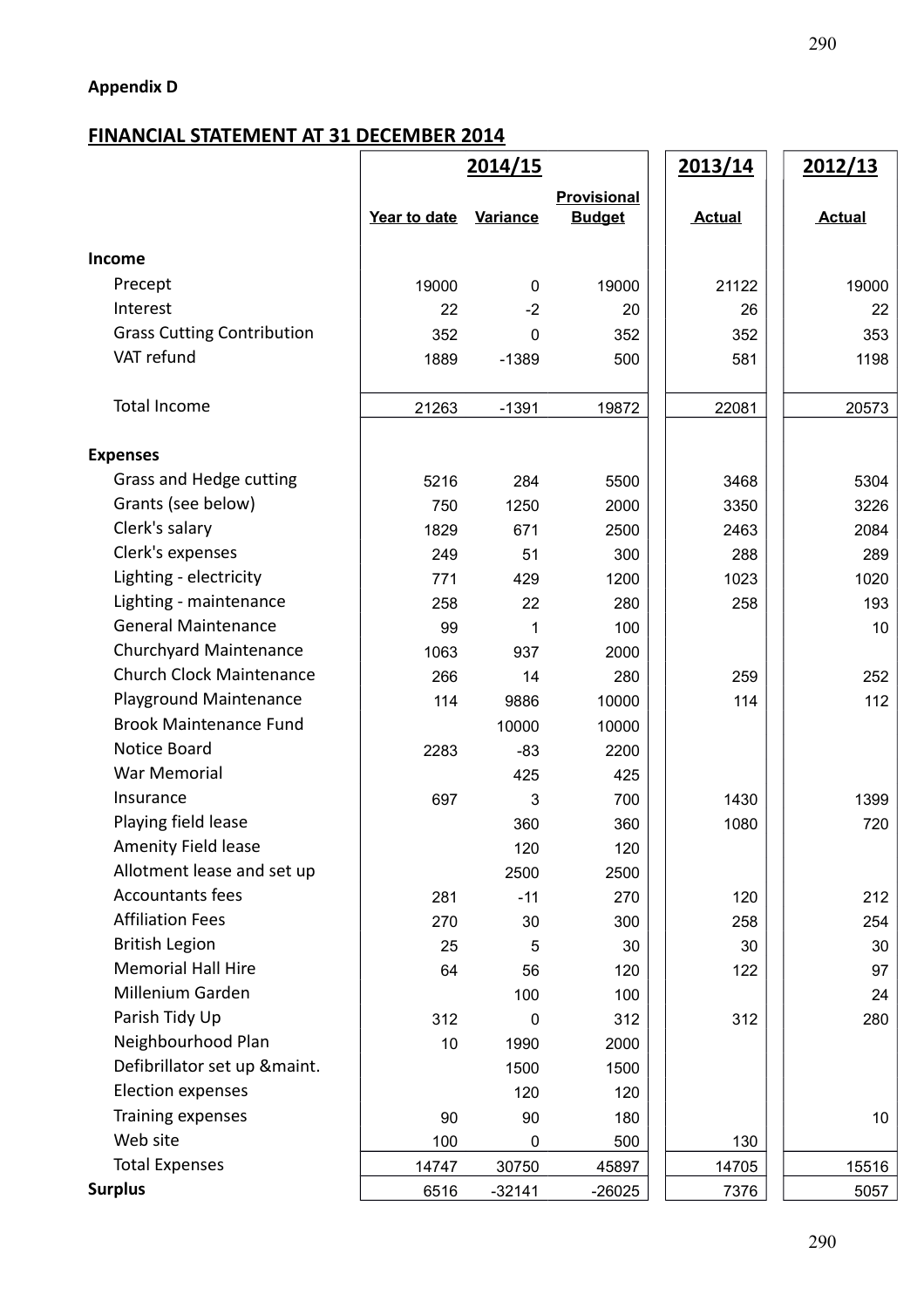| <b>RESERVES</b>                   |       |        |       |       |
|-----------------------------------|-------|--------|-------|-------|
| Bank brought forward              | 48291 | 48291  | 40915 | 35858 |
| (Deficit)/Surplus for period      | 6516  | -26025 | 7376  | 5057  |
| Bank carried forward              | 54807 | 22266  | 48291 | 40915 |
|                                   |       |        |       |       |
| <b>GRANTS PAID IN YEAR</b>        |       |        |       |       |
| Village Link                      | 150   | 150    | 600   | 600   |
| Wrestlingworth Pre School/PTA     | 500   | 500    | 500   | 500   |
| Wrestlingworth Memorial Hall      |       |        | 1000  | 1500  |
| St Johns Church                   |       |        | 1000  | 336   |
| <b>St Peters Church</b>           |       |        |       | 290   |
| Potton Town Council re Gypsy site |       |        | 150   |       |
| Marias Ensemble                   | 100   |        | 100   |       |
| TBA                               |       | 1350   |       |       |
|                                   | 750   | 2000   | 3350  | 3226  |

#### **IMPORTANT NOTES**

1 No formal budget for 2014/15 has previously been agreed

2 It is not anticipated that the provision for the Brook will be spent this year but we need to put monies aside

3 The Playground budget is very provisional and grants will be available

4 Churchyard Maintenance relates to Wrestlingworth Balaam costs of £1063 carried over from last year

5 Grass cutting varies according to number of cuts and amount of hedgecutting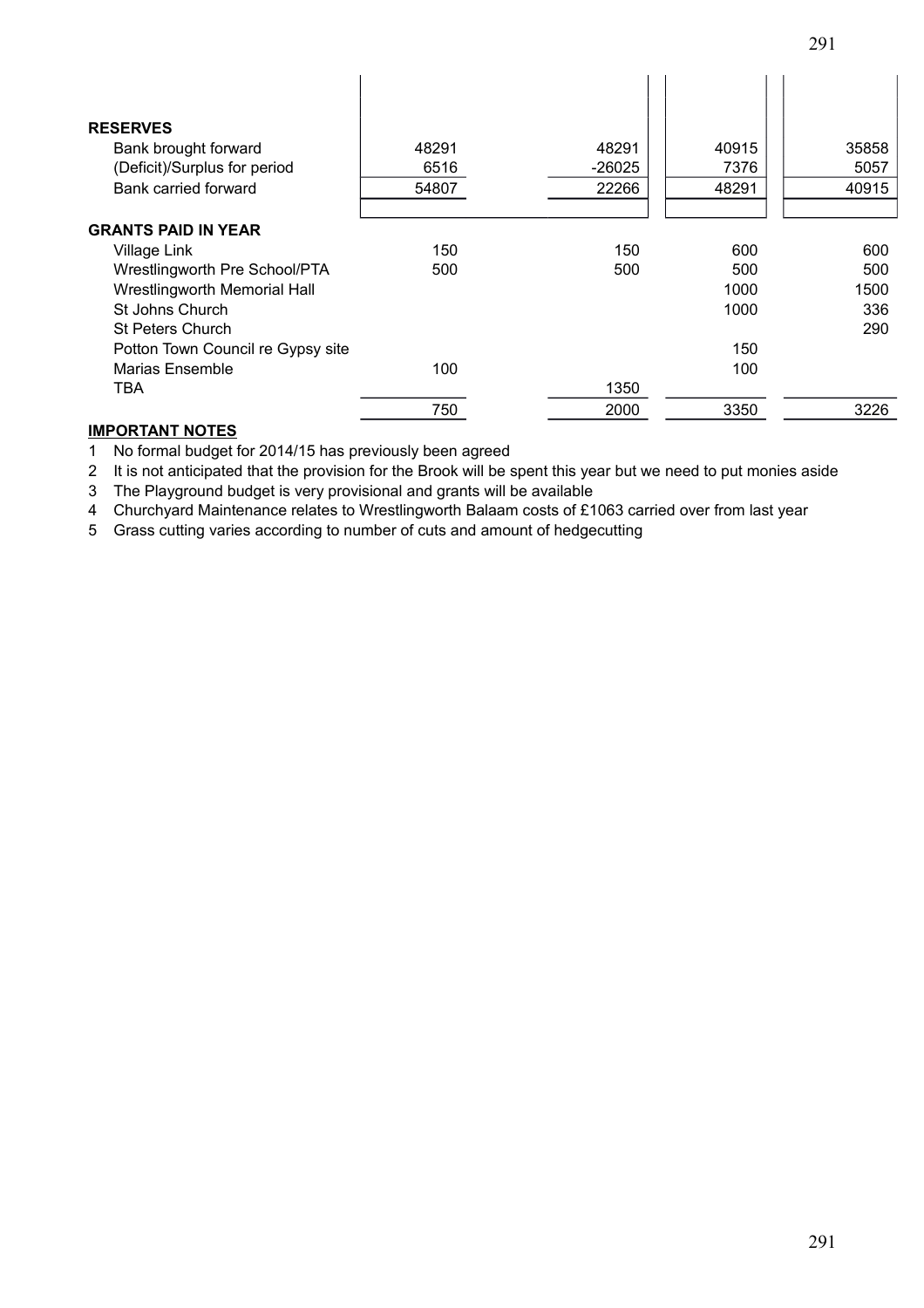#### **WRESTLINGWORTH & COCKAYNE HATLEY PARISH COUNCIL 2015/2016 BUDGET - FIRST CUT**  $\mathbf{r}$

|                 |                                    | 2015/16                      | <u>2014/15</u>  | 2013/14       |
|-----------------|------------------------------------|------------------------------|-----------------|---------------|
|                 |                                    | Provisional<br><b>Budget</b> | <b>Forecast</b> | <b>Actual</b> |
| <b>Income</b>   |                                    |                              |                 |               |
|                 | Precept                            | 19000                        | 19000           | 21122         |
|                 | Interest                           | 20                           | 20              | 26            |
|                 | <b>Grass Cutting Contribution</b>  | 352                          | 352             | 352           |
|                 | VAT refund                         | 1000                         | 1500            | 581           |
|                 | <b>Total Income</b>                | 20372                        | 20872           | 22081         |
| <b>Expenses</b> |                                    |                              |                 |               |
|                 | Grass and Hedge cutting            | 5500                         | 4500            | 3468          |
|                 | Grants (see below)                 | 2000                         | 2000            | 3350          |
|                 | Clerk's salary                     | 2700                         | 2500            | 2463          |
|                 | Clerk's expenses                   | 325                          | 300             | 288           |
|                 | Lighting - electricity             | 1200                         | 1200            | 1023          |
|                 | Lighting - maintenance             | 350                          | 280             | 258           |
|                 | <b>General Maintenance</b>         | 100                          | 100             |               |
|                 | Churchyard Maintenance             | 2000                         | 2000            |               |
|                 | <b>Church Clock Maintenance</b>    | 280                          | 280             | 259           |
|                 | Playground Maintenance             | 10000                        | 114             | 114           |
|                 | <b>Brook Maintenance Fund</b>      | 10000                        | n               |               |
|                 | Notice Board                       | 0                            | 2283            |               |
|                 | War Memorial                       | 425                          | 0               |               |
|                 | Insurance                          | 700                          | 697             | 1430          |
|                 | Playing field lease                | 360                          | 0               | 1080          |
|                 | Amenity Field lease                | 120                          | 0               |               |
|                 | Allotment lease and set up         | 2500                         | 0               |               |
|                 | <b>Accountants fees</b>            | 270                          | 281             | 120           |
|                 | <b>Affiliation Fees</b>            | 300                          | 300             | 258           |
|                 | <b>British Legion</b>              | 25                           | 25              | 30            |
|                 | <b>Memorial Hall Hire</b>          | 120                          | 120             | 122           |
|                 | Millenium Garden                   | 100                          | 100             |               |
|                 | Parish Tidy Up                     | 312                          | 312             | 312           |
|                 | Neighbourhood Plan                 | 2000                         | 150             |               |
|                 | Defibrillator set up & maintenance | 1500                         | 0               |               |
|                 | <b>Election expenses</b>           | 120                          | 0               |               |
|                 | Training expenses                  | 180                          | 180             |               |
|                 | Web site                           | 500                          | 250             | 130           |
|                 | <b>Total Expenses</b>              | 43987                        | 17972           | 14705         |